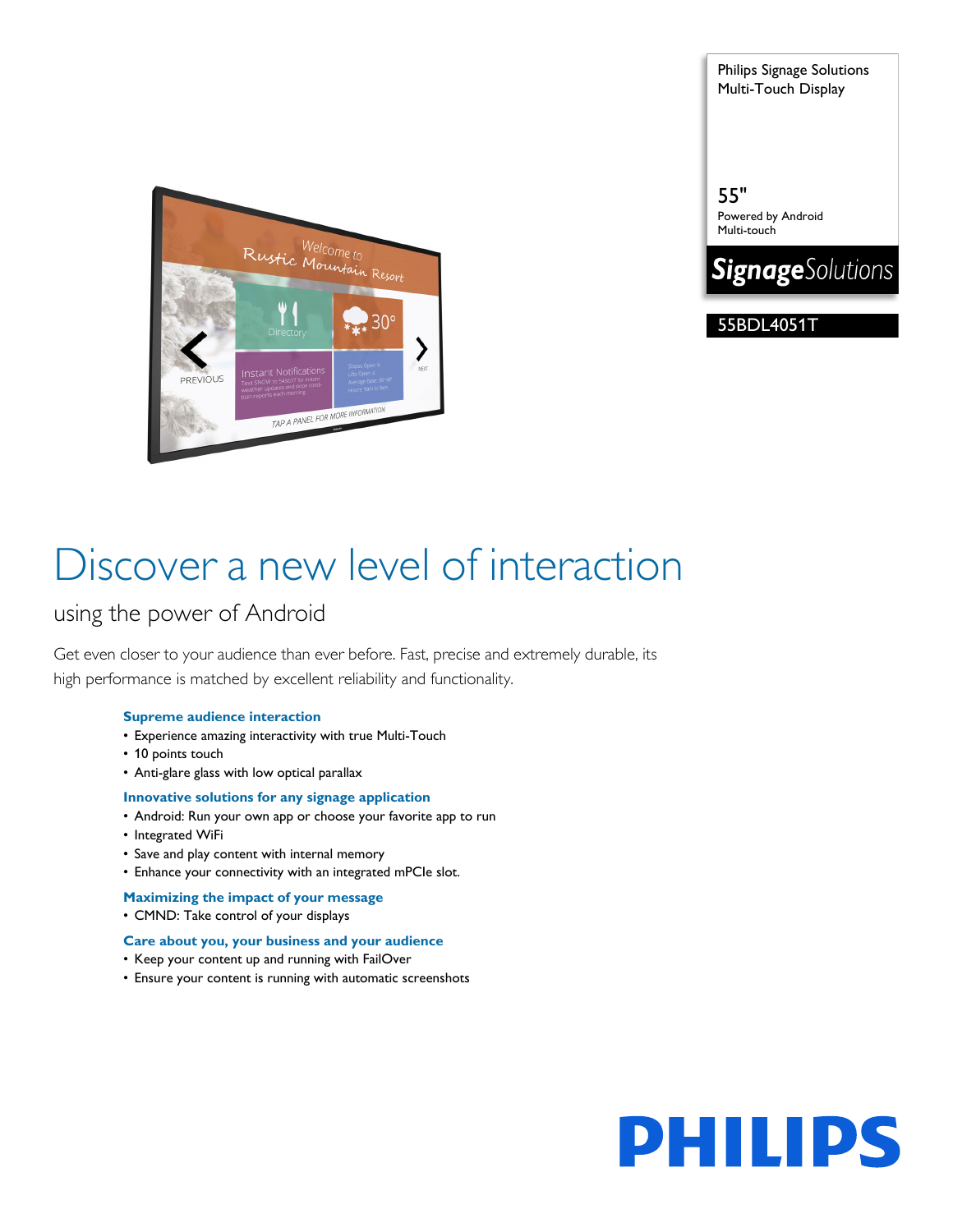# **Highlights**

#### **Plug & Play Multi-Touch**



A brand new level of interactivity is now available thanks to integrated touch technology. More flexibility and optimum simultaneous touch performance coupled with excellent operability opportunities to give you the ultimate in user interaction. The Multi-Touch displays are enabled with automatic touch recognition. The USB connector is HID compliant, providing true plug-and-play operation.

#### **Anti-glare glass**

With this integrated touch display, the anti-glare glass with low optical parallax allows for the most immersive touch experience. With little to no glare and low reflection on the display, images are crystal clear with pure color and great clarity.

#### **Powered by Android**

WIth Android OS integrated into the display, you can work with the most developed OS on the planet and save your own app directly into the display. Or, choose from the large library of Android apps and play content from there. With

the built-in scheduler, you can daypart your apps and content based on your customer and time of day and with the auto orientation feature, showing content in portrait or landscape is as simple as turning the display.

#### **FailOver**



Keeping your content up and running is critical for demanding commercial applications. While it is unlikely you will face a content disaster, FailOver provides content protection with a revolutionary technology that plays back-up content on screen in the event of a media player failure. FailOver automatically kicks in when the primary input fails. Simply select a primary input connection and a FailOver connection and your ready for instant protection.

#### **Internal Memory**



Save and play content with internal memory. Upload your media into the display and playback content immediately. Working in conjunction with the internal browser, it also serves as a memory cache when streaming online content. If the network ever fails, the internal memory keeps content running by playing a cached version of the content, ensuring that your media stays up even if the network goes down.

#### **PCI Slot**

With an integrated PCI slot, you can connect a WiFI/bluetooth or 4G LTE module, allowing for even greater communication with the display. Machine to machine communication is also enhanced, with numerous configurations available for customers to use, such as the ability to expand product features or signal-handling capability.

#### **CMND**



A robust display management platform, CMND puts the power back into your hands. Update and manage content with CMND & Create or control your settings with CMND & Control. It's all possible with CMND.

**A** LED



SmartPower

Multi-**Touch** Plug & Play